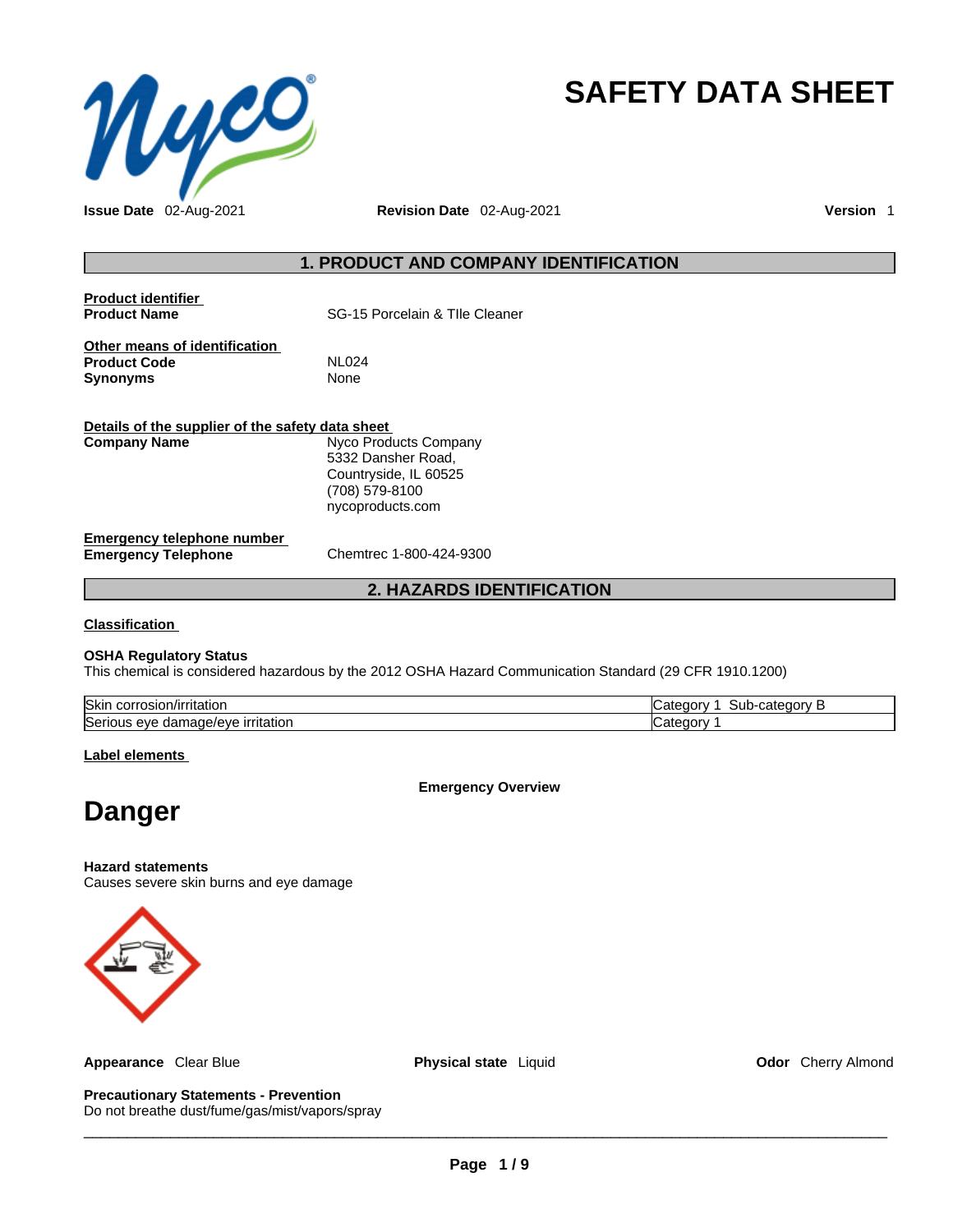Wash face, hands and any exposed skin thoroughly after handling Wear protective gloves/protective clothing/eye protection/face protection

### **Precautionary Statements - Response**

Specific Treatment (See Section 4 on the SDS)

IF IN EYES: Rinse cautiously with water for several minutes. Remove contact lenses, if present and easy to do. Continue rinsing Immediately call a POISON CENTER or doctor/physician IF ON SKIN (or hair): Remove/Take off immediately all contaminated clothing. Rinse skin with water/shower Wash contaminated clothing before reuse IF INHALED: Remove victim to fresh air and keep at rest in a position comfortable for breathing

Immediately call a POISON CENTER or doctor/physician

IF SWALLOWED: Rinse mouth. DO NOT induce vomiting

# **Precautionary Statements - Storage**

Store locked up

# **Precautionary Statements - Disposal**

Disposal should be in accordance with applicable regional, national and local laws and regulations

# **Hazards not otherwise classified (HNOC)**

**Other Information** 

• Harmful to aquatic life with long lasting effects

• Harmful to aquatic life

Unknown Acute Toxicity 0.6% of the mixture consists of ingredient(s) of unknown toxicity

# **3. COMPOSITION/INFORMATION ON INGREDIENTS**

| <b>Chemical Name</b>                  | CAS No.     | Weight-% | <b>Trade Secret</b> |
|---------------------------------------|-------------|----------|---------------------|
| Phosphoric Acid                       | 7664-38-2   | 10-30    |                     |
| 2-Propanol                            | 67-63-0     |          |                     |
| Nonylphenol Polyethylene Glycol Ether | 127087-87-0 |          |                     |

\*The exact percentage (concentration) of composition has been withheld as a trade secret.

# **4. FIRST AID MEASURES**

| <b>First aid measures</b>                                   |                                                                                                                                                                                                                                                                                         |
|-------------------------------------------------------------|-----------------------------------------------------------------------------------------------------------------------------------------------------------------------------------------------------------------------------------------------------------------------------------------|
| <b>General advice</b>                                       | Immediate medical attention is required.                                                                                                                                                                                                                                                |
| <b>Skin Contact</b>                                         | Wash off immediately with soap and plenty of water while removing all contaminated<br>clothes and shoes. For minor skin contact, avoid spreading material on unaffected skin. For<br>severe burns, immediate medical attention is required.                                             |
| Eye contact                                                 | Rinse immediately with plenty of water, also under the eyelids, for at least 15 minutes. Do<br>not rub affected area. Remove contact lenses, if present and easy to do. Continue rinsing.<br>Keep eye wide open while rinsing. Immediately call a POISON CENTER or<br>doctor/physician. |
| <b>Inhalation</b>                                           | Remove to fresh air. If breathing is difficult, remove victim to fresh air and keep at rest in a<br>position comfortable for breathing. If symptoms persist, get medical attention.                                                                                                     |
| Ingestion                                                   | Rinse mouth. Drink plenty of water. Do NOT induce vomiting. Never give anything by mouth<br>to an unconscious person. Call a physician or poison control center immediately.                                                                                                            |
| Self-protection of the first aider                          | Use personal protective equipment as required. Avoid contact with skin, eyes or clothing.                                                                                                                                                                                               |
| Most important symptoms and effects, both acute and delayed |                                                                                                                                                                                                                                                                                         |
| <b>Symptoms</b>                                             | Any additional important symptoms and effects are described in Section 11: Toxicology<br>Information.                                                                                                                                                                                   |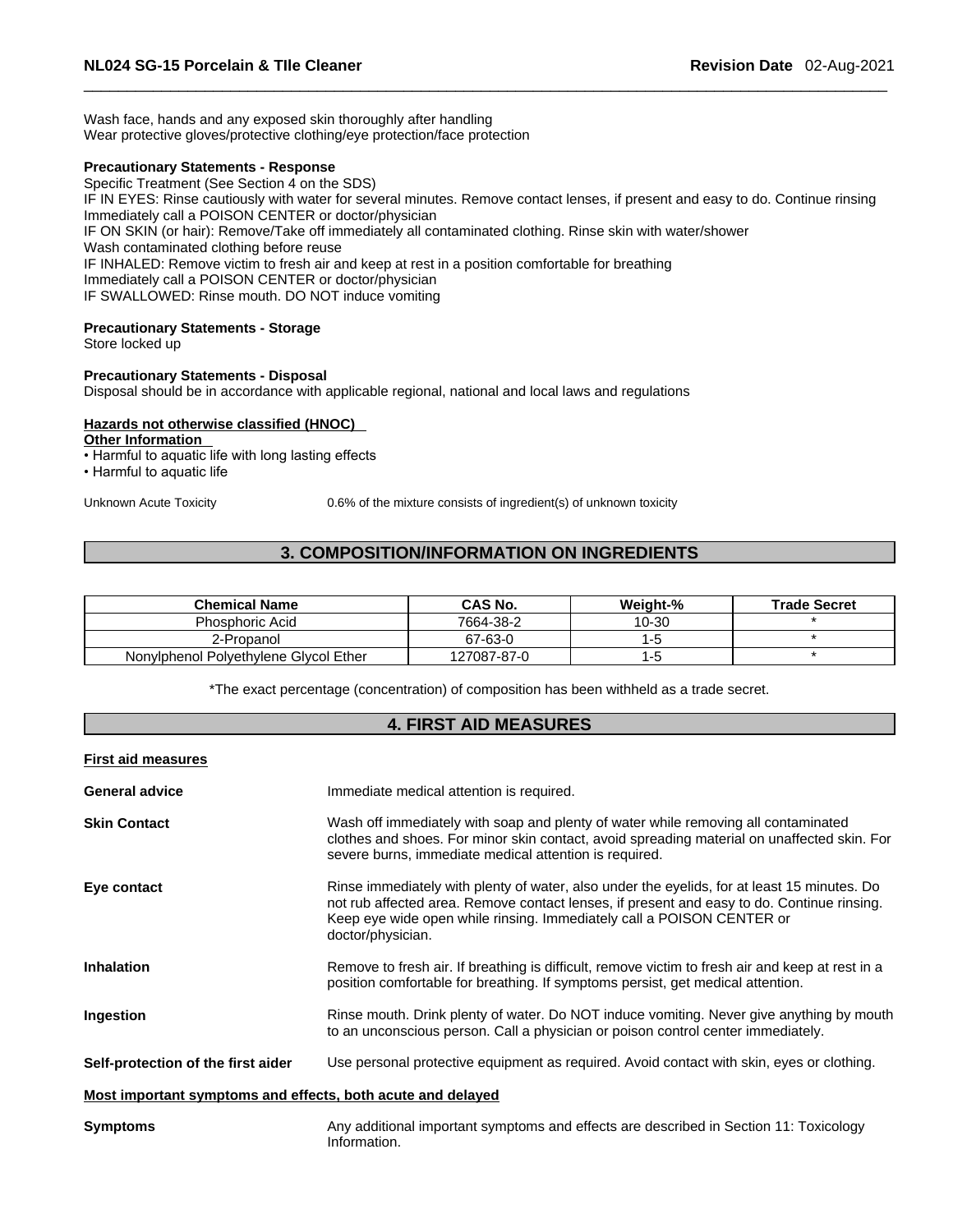### **Indication of any immediate medical attention and special treatment needed**

**Note to physicians** Product is a corrosive material. Use of gastric lavage or emesis is contraindicated. Possible perforation of stomach or esophagus should be investigated. Do not give chemical antidotes. Asphyxia from glottal edema may occur. Marked decrease in blood pressure may occur with moist rales, frothy sputum, and high pulse pressure. Treat symptomatically.

# **5. FIRE-FIGHTING MEASURES**

### **Suitable extinguishing media**

Use extinguishing measures that are appropriate to local circumstances and the surrounding environment.

**Unsuitable extinguishing media** Caution: Use of water spray when fighting fire may be inefficient.

### **Specific hazards arising from the chemical**

The product causes burns of eyes, skin and mucous membranes. Thermal decomposition can lead to release of irritating and toxic gases and vapors. In the event of fire and/or explosion do not breathe fumes.

**Explosion data Sensitivity to Mechanical Impact** None. **Sensitivity to Static Discharge** None.

### **Protective equipment and precautions for firefighters**

As in any fire, wear self-contained breathing apparatus pressure-demand, MSHA/NIOSH (approved or equivalent) and full protective gear.

# **6. ACCIDENTAL RELEASE MEASURES**

### **Personal precautions, protective equipment and emergency procedures**

| <b>Personal precautions</b>                          | Avoid contact with skin, eyes or clothing. Evacuate personnel to safe areas. Keep people<br>away from and upwind of spill/leak. Use personal protective equipment as required.                                                                                                                                           |
|------------------------------------------------------|--------------------------------------------------------------------------------------------------------------------------------------------------------------------------------------------------------------------------------------------------------------------------------------------------------------------------|
| <b>Environmental precautions</b>                     |                                                                                                                                                                                                                                                                                                                          |
| <b>Environmental precautions</b>                     | Do not allow into any storm sewer drains, lakes, streams, ponds, estuaries, oceans or other<br>surface water bodies. Should not be released into the environment. Dispose of according to<br>all local city, state and federal rules and regulations.                                                                    |
| Methods and material for containment and cleaning up |                                                                                                                                                                                                                                                                                                                          |
| <b>Methods for containment</b>                       | Prevent further leakage or spillage if safe to do so.                                                                                                                                                                                                                                                                    |
| Methods for cleaning up                              | Dam up. Prevent product from entering drains. Soak up with inert absorbent material (e.g.<br>sand, silica gel, acid binder, universal binder, sawdust). Take up mechanically, placing in<br>appropriate containers for disposal. Clean contaminated surface thoroughly. After cleaning,<br>flush away traces with water. |

# **7. HANDLING AND STORAGE**

### **Precautions for safe handling**

**Advice on safe handling** Use personal protective equipment as required.Avoid contact with skin, eyes or clothing. Ensure adequate ventilation, especially in confined areas. In case of insufficient ventilation, wear suitable respiratory equipment. Use only with adequate ventilation and in closed systems.

### **Conditions for safe storage, including any incompatibilities**

**Storage Conditions** Keep container tightly closed in a dry and well-ventilated place. Keep out of the reach of children. Keep containers tightly closed in a dry, cool and well-ventilated place. Keep in properly labeled containers.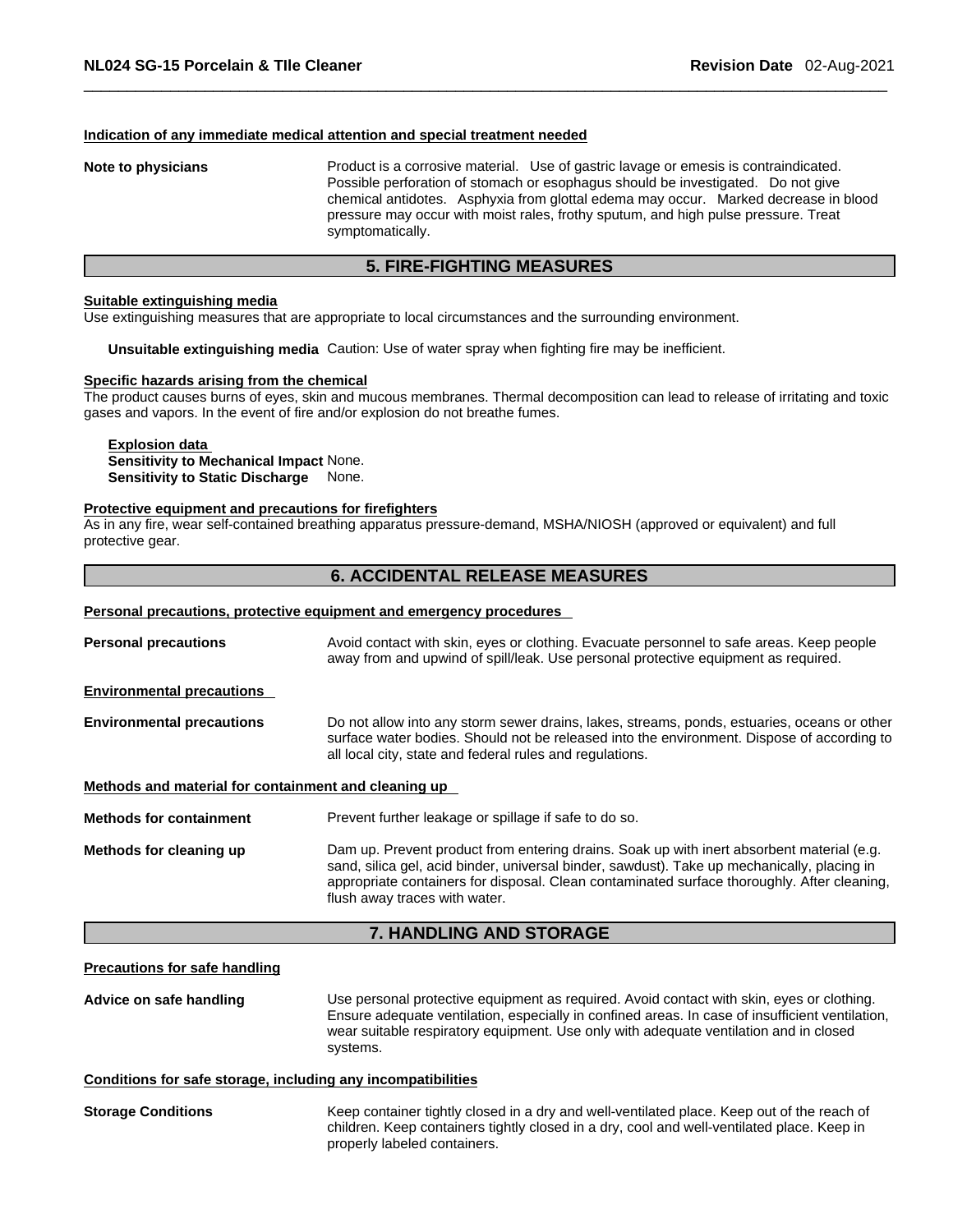**Incompatible materials** Strong bases. Strong reducing agents. Metals. Incompatible with strong acids and bases. Incompatible with oxidizing agents.

# **8. EXPOSURE CONTROLS/PERSONAL PROTECTION**

**Control parameters** 

### **Exposure Guidelines** .

| <b>Chemical Name</b> | <b>ACGIH TLV</b>         | <b>OSHA PEL</b>                        | <b>NIOSH IDLH</b>            |
|----------------------|--------------------------|----------------------------------------|------------------------------|
| Phosphoric Acid      | STEL: $3 \text{ mg/m}^3$ | TWA: 1 mg/m <sup>3</sup>               | IDLH: 1000 mg/m <sup>3</sup> |
| 7664-38-2            | TWA: 1 $mq/m3$           | (vacated) TWA: 1 mg/m <sup>3</sup>     | TWA: 1 $mq/m3$               |
|                      |                          | (vacated) $STEL: 3 mg/m3$              | STEL: 3 mg/m <sup>3</sup>    |
| 2-Propanol           | STEL: 400 ppm            | TWA: 400 ppm                           | IDLH: 2000 ppm               |
| 67-63-0              | TWA: 200 ppm             | TWA: $980 \text{ mg/m}^3$              | TWA: 400 ppm                 |
|                      |                          | (vacated) TWA: 400 ppm                 | TWA: 980 mg/m $3$            |
|                      |                          | (vacated) TWA: 980 mg/m <sup>3</sup>   | STEL: 500 ppm                |
|                      |                          | (vacated) STEL: 500 ppm                | STEL: 1225 mg/m <sup>3</sup> |
|                      |                          | (vacated) STEL: 1225 mg/m <sup>3</sup> |                              |
| Ethanol              | STEL: 1000 ppm           | TWA: 1000 ppm                          | IDLH: 3300 ppm               |
| 64-17-5              |                          | TWA: 1900 mg/m <sup>3</sup>            | TWA: 1000 ppm                |
|                      |                          | (vacated) TWA: 1000 ppm                | TWA: 1900 mg/m <sup>3</sup>  |
|                      |                          | (vacated) TWA: 1900 mg/m $3$           |                              |

*NIOSH IDLH Immediately Dangerous to Life or Health* 

**Other Information** Vacated limits revoked by the Court of Appeals decision in AFL-CIO v.OSHA, 965 F.2d 962 (11th Cir., 1992).

# **Appropriate engineering controls**

**Engineering Controls** Showers, Eyewash stations & Ventilation systems.

# **Individual protection measures, such as personal protective equipment**

| <b>Eye/face protection</b>    | Tight sealing safety goggles. Wear a face shield if splashing hazard exists.                                                                                                                                                                                                                                                                                                                                |
|-------------------------------|-------------------------------------------------------------------------------------------------------------------------------------------------------------------------------------------------------------------------------------------------------------------------------------------------------------------------------------------------------------------------------------------------------------|
| Skin and body protection      | Wear impervious protective clothing, including boots, gloves, lab coat, apron or coveralls,<br>as appropriate, to prevent skin contact.                                                                                                                                                                                                                                                                     |
| <b>Respiratory protection</b> | If exposure limits are exceeded or irritation is experienced, NIOSH/MSHA approved<br>respiratory protection should be worn. Positive-pressure supplied air respirators may be<br>required for high airborne contaminant concentrations. Respiratory protection must be<br>provided in accordance with current local regulations.                                                                            |
| General Hygiene               | Keep away from food, drink and animal feeding stuffs. When using do not eat, drink or<br>smoke. Contaminated work clothing should not be allowed out of the workplace. Regular<br>cleaning of equipment, work area and clothing is recommended. Avoid contact with skin,<br>eyes or clothing. Take off all contaminated clothing and wash it before reuse. Wear suitable<br>gloves and eye/face protection. |

# **9. PHYSICAL AND CHEMICAL PROPERTIES**

# **Information on basic physical and chemical properties**

| <b>Physical state</b> | Liauid                   |
|-----------------------|--------------------------|
| Appearance            | Clear Blue               |
| Color                 | Blue                     |
| Odor                  | Cherry Almond            |
| <b>Odor threshold</b> | No Information available |
|                       |                          |

**Property**<br> **Property**<br> **PH**<br> **PH**<br> **PH pH**  $\lt$ 1 **Specific Gravity** 1.085<br>Viscosity 200 -

**Viscosity** 200 - 400 cP @ 25°C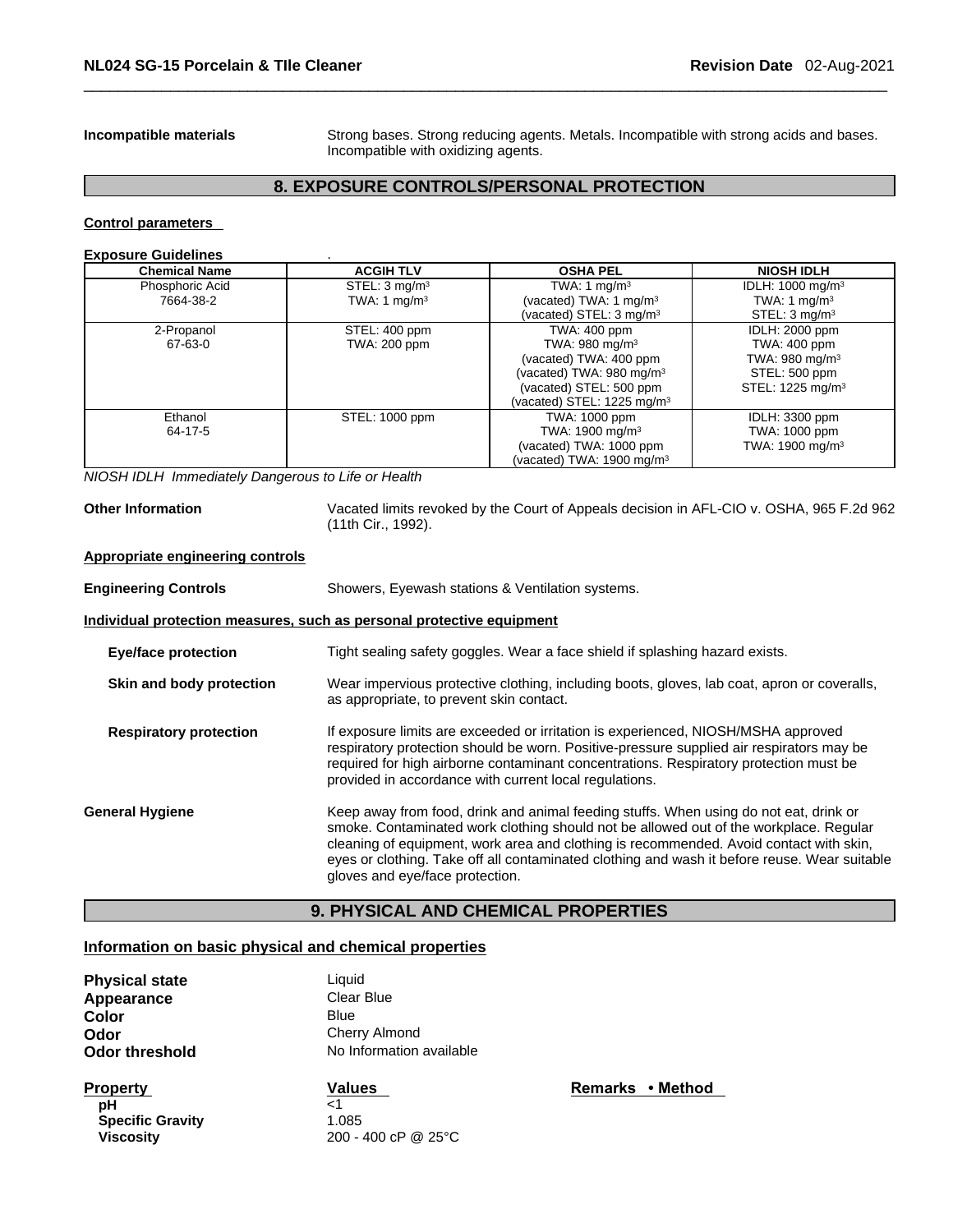| <b>Melting point/freezing point</b><br><b>Flash point</b><br>Boiling point / boiling range<br><b>Evaporation rate</b><br><b>Flammability (solid, gas)</b> | No Information available<br>None.<br>99 °C / 210 °F Degrees<br>No Information available<br>No data available |
|-----------------------------------------------------------------------------------------------------------------------------------------------------------|--------------------------------------------------------------------------------------------------------------|
| <b>Flammability Limits in Air</b>                                                                                                                         |                                                                                                              |
| <b>Upper flammability limit:</b>                                                                                                                          | No Information available                                                                                     |
| Lower flammability limit:                                                                                                                                 | No Information available                                                                                     |
| Vapor pressure                                                                                                                                            | No Information available                                                                                     |
| Vapor density                                                                                                                                             | No Information available                                                                                     |
| <b>Water solubility</b>                                                                                                                                   | Complete                                                                                                     |
| <b>Partition coefficient</b>                                                                                                                              | No Information available                                                                                     |
| <b>Autoignition temperature</b>                                                                                                                           | No Information available                                                                                     |
| <b>Decomposition temperature</b>                                                                                                                          | No Information available                                                                                     |
| Other Information                                                                                                                                         |                                                                                                              |
| <b>Density Lbs/Gal</b>                                                                                                                                    | 9.04                                                                                                         |

# **10. STABILITY AND REACTIVITY**

# **Reactivity**

No data available

# **Chemical stability**

Stable under recommended storage conditions.

**VOC Content (%)** 2.03

### **Possibility of Hazardous Reactions**

None under normal processing.

### **Conditions to avoid**

Extremes of temperature and direct sunlight. Exposure to air or moisture over prolonged periods.

# **Incompatible materials**

Strong bases. Strong reducing agents. Metals. Incompatible with strong acids and bases. Incompatible with oxidizing agents.

# **Hazardous Decomposition Products**

Thermal decomposition can lead to release of irritating and toxic gases and vapors.

# **11. TOXICOLOGICAL INFORMATION**

# **Information on likely routes of exposure**

| <b>Product Information</b> |                     | The primary effects and toxicity of this material are due to it corrosive nature.                                                                                               |  |  |
|----------------------------|---------------------|---------------------------------------------------------------------------------------------------------------------------------------------------------------------------------|--|--|
|                            | <b>Inhalation</b>   | Avoid breathing vapors or mists. Breathing of vapor can cause respiratory irritation and<br>inflammation. Breathing of mist or liquid can cause burns to the respiratory tract. |  |  |
|                            | Eye contact         | Avoid contact with eyes. Corrosive. Causes severe eye damage.                                                                                                                   |  |  |
|                            | <b>Skin Contact</b> | Avoid contact with skin. Corrosive. Contact with skin may cause severe irritation and burns.                                                                                    |  |  |
|                            | Ingestion           | Do not taste or swallow. Ingestion causes acute irritation and burns to the mucous<br>membranes of the mouth, trachea, esophagus and stomach.                                   |  |  |
|                            |                     |                                                                                                                                                                                 |  |  |

| <b>Chemical Name</b>            | Oral LD50            | Dermal LD50                | <b>Inhalation LC50</b>                |
|---------------------------------|----------------------|----------------------------|---------------------------------------|
| Phosphoric Acid                 | $= 1530$ mg/kg (Rat) | $= 2740$ mg/kg (Rabbit)    | $> 850 \text{ mg/m}^3$ (Rat) 1 h      |
| 7664-38-2                       |                      |                            |                                       |
| 2-Propanol                      | $= 1870$ mg/kg (Rat) | $= 4059$ mg/kg (Rabbit)    | $= 72600$ mg/m <sup>3</sup> (Rat) 4 h |
| 67-63-0                         |                      |                            |                                       |
| Nonylphenol Polyethylene Glycol | $= 1310$ mg/kg (Rat) | $= 1780 \mu L/kg$ (Rabbit) |                                       |
| Ether                           | $= 2590$ mg/kg (Rat) |                            |                                       |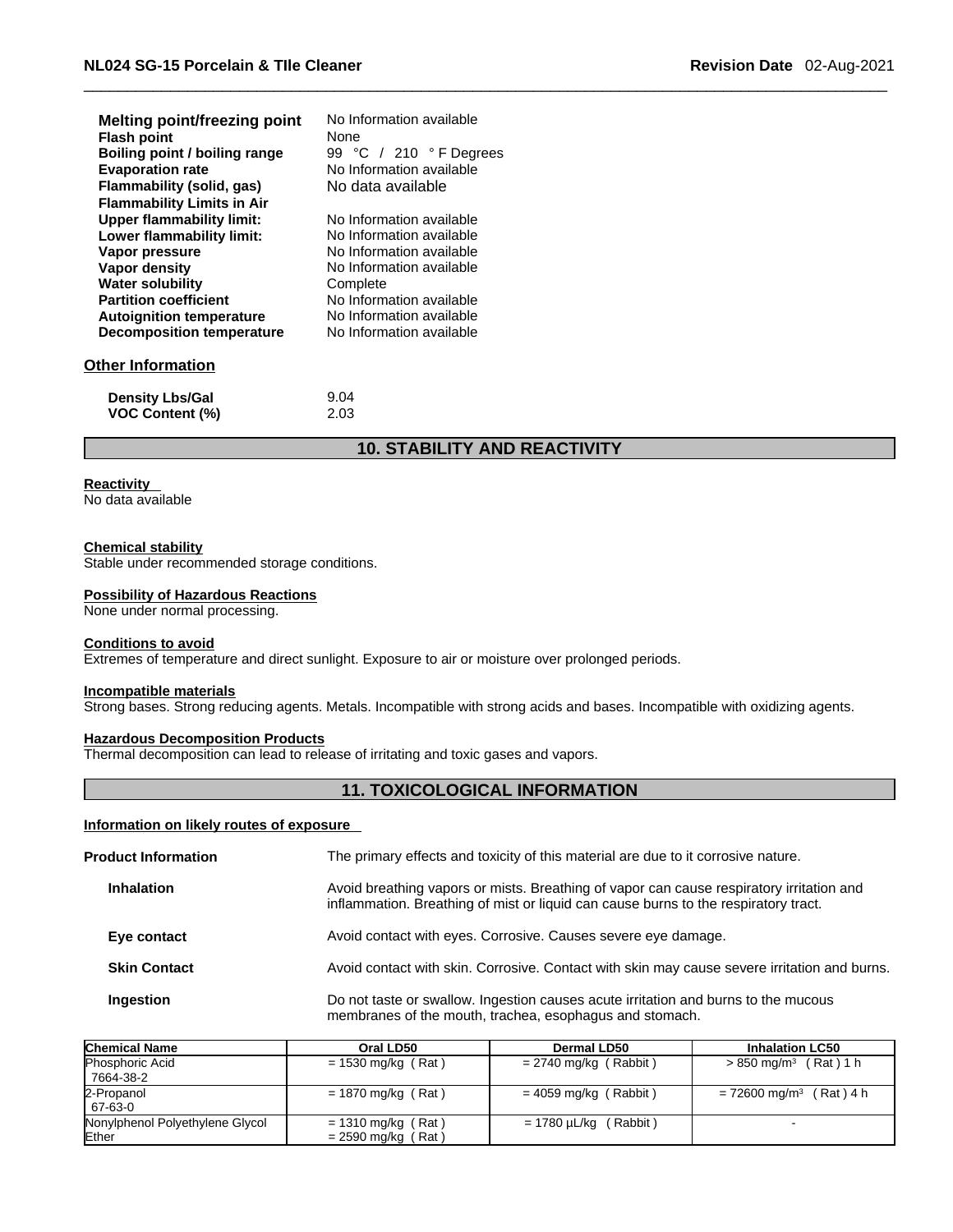127087-87-0 **Information on toxicological effects Symptoms** No Information available. **Delayed and immediate effects as well as chronic effects from short and long-term exposure Corrosivity** Causes burns. Extremely corrosive and destructive to tissue. Risk of serious damage to eyes. **Sensitization** No Information available. **Germ cell mutagenicity** No Information available. **Carcinogenicity** The table below indicates whether each agency has listed any ingredient as a carcinogen. Ethanol has been shown to be carcinogenic in long-term studies only when consumed as alcoholic beverage. **Chemical Name ACGIH IARC NTP OSHA**  2-Propanol 67-63-0 - Group 3 - X *IARC (International Agency for Research on Cancer) Group 3 -Not classifiable as a human carcinogen OSHA (Occupational Safety and Health Administration of the US Department of Labor) X - Present*  **Reproductive toxicity** No Information available. **STOT** - single exposure No Information available. **STOT** - **repeated exposure** No Information available. **Chronic toxicity** Chronic exposure to corrosive fumes/gases may cause erosion of the teeth followed by jaw necrosis. Bronchial irritation with chronic cough and frequent attacks of pneumonia are common. Gastrointestinal disturbances may also be seen. Ethanol has been shown to be a reproductive toxin only when consumed as an alcoholic beverage. Ethanol has been shown to be carcinogenic in long-term studies only when consumed as alcoholic beverage. Avoid repeated exposure. Possible risk of irreversible effects. **Target organ effects** EYES, Respiratory system, Skin. **Aspiration hazard** No Information available. **Numerical measures of toxicity - Product Information Unknown Acute Toxicity** 0.6% of the mixture consists of ingredient(s) of unknown toxicity **The following values are calculated based on chapter 3.1 of the GHS document** .**ATEmix (oral)** 8,881.40 **ATEmix (dermal)**15,312.40 **ATEmix (inhalation-dust/mist)** 3,630.00

# **12. ECOLOGICAL INFORMATION**

# **Ecotoxicity**

0.6% of the mixture consists of components(s) of unknown hazards to the aquatic environment

| <b>Chemical Name</b>            | Algae/aquatic plants   | <b>Fish</b>                         | <b>Crustacea</b>               |
|---------------------------------|------------------------|-------------------------------------|--------------------------------|
| 2-Propanol                      | 1000: 72 h Desmodesmus | 11130: 96 h Pimephales promelas     | 13299: 48 h Daphnia magna mg/L |
| 67-63-0                         | subspicatus mg/L EC50  | mg/L LC50 static                    | EC50                           |
|                                 | 1000: 96 h Desmodesmus | 9640: 96 h Pimephales promelas      |                                |
|                                 | subspicatus mg/L EC50  | mg/L LC50 flow-through              |                                |
|                                 |                        | 1400000: 96 h Lepomis               |                                |
|                                 |                        | macrochirus µg/L LC50               |                                |
| Nonylphenol Polyethylene Glycol |                        | 5:96 h Fish mg/L LC50               |                                |
| Ether                           |                        |                                     |                                |
| 127087-87-0                     |                        |                                     |                                |
| Alkyl (C12-16) dimethyl benzyl  |                        | 0.223 - 0.46: 96 h Lepomis          |                                |
| ammonium chloride               |                        | macrochirus mg/L LC50 static        |                                |
| 68424-85-1                      |                        | 0.823 - 1.61: 96 h Oncorhynchus     |                                |
|                                 |                        | mykiss mg/L LC50 static             |                                |
|                                 |                        | 1.3: 96 h Poecilia reticulata mg/L  |                                |
|                                 |                        | LC50 semi-static                    |                                |
|                                 |                        | 2.4: 96 h Oryzias latipes mg/L LC50 |                                |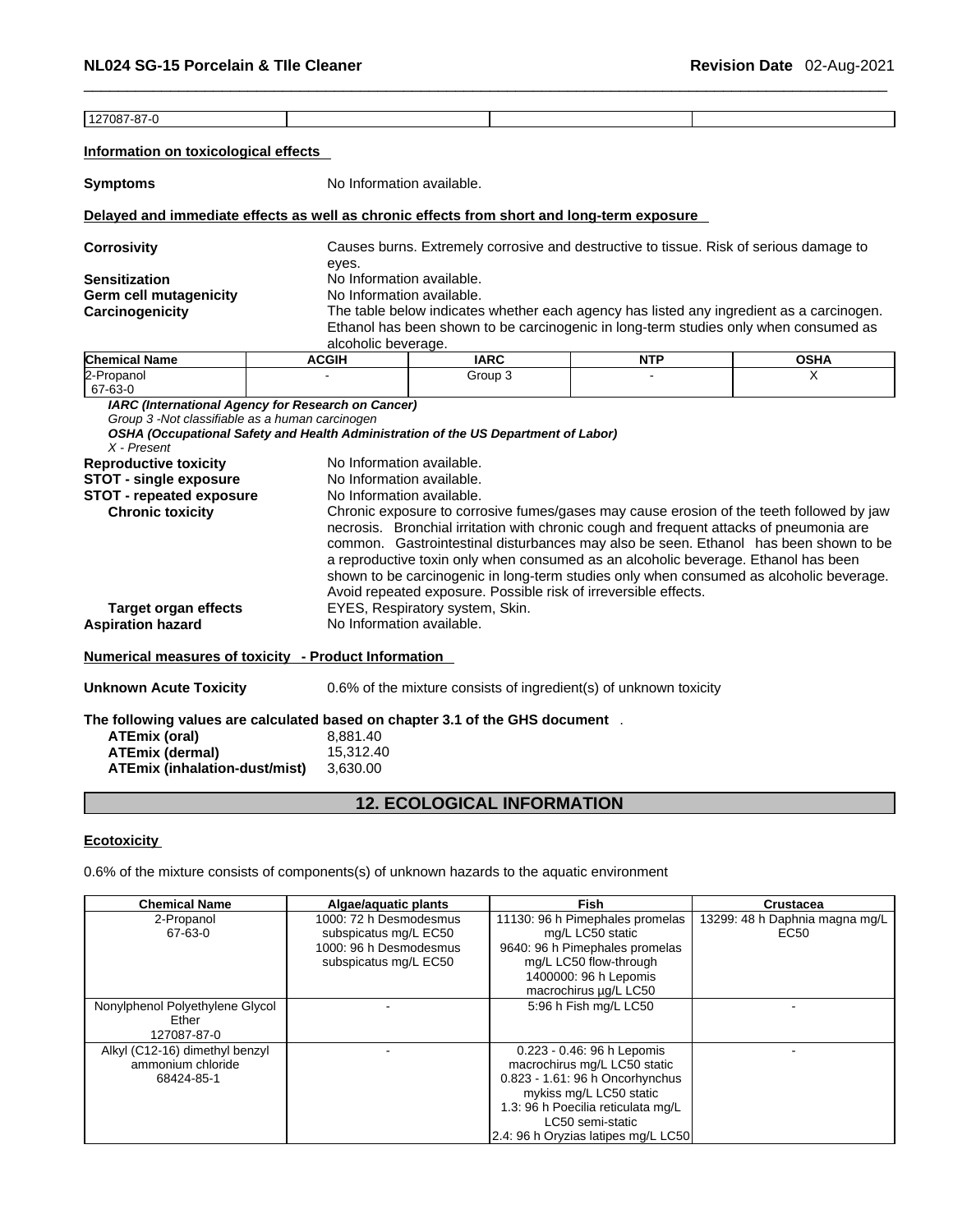|         | semi-static                     |                                   |
|---------|---------------------------------|-----------------------------------|
| Ethanol | 12.0 - 16.0: 96 h Oncorhynchus  | 19268 - 14221: 48 h Daphnia magna |
| 64-17-5 | mykiss mL/L LC50 static         | mg/L LC50                         |
|         | 13400 - 15100: 96 h Pimephales  | 2: 48 h Daphnia magna mg/L EC50   |
|         | promelas mg/L LC50 flow-through | <b>Static</b>                     |
|         | 100: 96 h Pimephales promelas   |                                   |
|         | mg/L LC50 static                |                                   |

# **Persistence and degradability**

No Information available.

### **Bioaccumulation**

Bioaccumulative potential.

| .<br><b>Chemical Name</b> | coefficient<br><b>Partition</b> |
|---------------------------|---------------------------------|
| 2-Propanol                | 0.05                            |
| 67-63-0                   |                                 |

**Other adverse effects** No Information available

# **13. DISPOSAL CONSIDERATIONS**

| Waste treatment methods |                                                                                                        |
|-------------------------|--------------------------------------------------------------------------------------------------------|
| Disposal of wastes      | Disposal should be in accordance with applicable regional, national and local laws and<br>regulations. |
| Contaminated packaging  | Do not reuse container.                                                                                |

This product contains one or more substances that are listed with the State of California as a hazardous waste.

| <b>Chemical Name</b> | California Hazardous Waste Status |
|----------------------|-----------------------------------|
| Phosphoric Acid      | Corrosive                         |
| 7664-38-2            |                                   |
| 2-Propanol           | Toxic                             |
| 67-63-0              | lanitable                         |

# **14. TRANSPORT INFORMATION**

The basic description below is specific to the container size. This information is provided for at a glance DOT information. Please refer to the container and/or shipping papers for the appropriate shipping description before tendering this material for shipment. For additional information, please contact the distributor listed in section 1 of this SDS.

| <b>DOT</b>                      |                                                                      |
|---------------------------------|----------------------------------------------------------------------|
| UN/ID No.                       | UN1760                                                               |
| Proper shipping name            | Corrosive liquids, n.o.s.                                            |
| <b>Hazard Class</b>             | 8                                                                    |
| <b>Packing Group</b>            | Ш                                                                    |
| <b>Special Provisions</b>       | IB3, T7, TP1, TP28                                                   |
| <b>Description</b>              | UN1760, Corrosive liquids, n.o.s. (contains Phosphoric Acid), 8, III |
| <b>Emergency Response Guide</b> | 154                                                                  |
| <b>Number</b>                   |                                                                      |
|                                 |                                                                      |
| TDG                             |                                                                      |
| UN/ID No.                       | UN1760                                                               |
| Proper shipping name            | Corrosive liquids, n.o.s.                                            |
| <b>Hazard Class</b>             | 8                                                                    |
| <b>Packing Group</b>            | Ш                                                                    |
| <b>Description</b>              | UN1760, Corrosive liquids, n.o.s. (contains Phosphoric Acid), 8, III |
|                                 |                                                                      |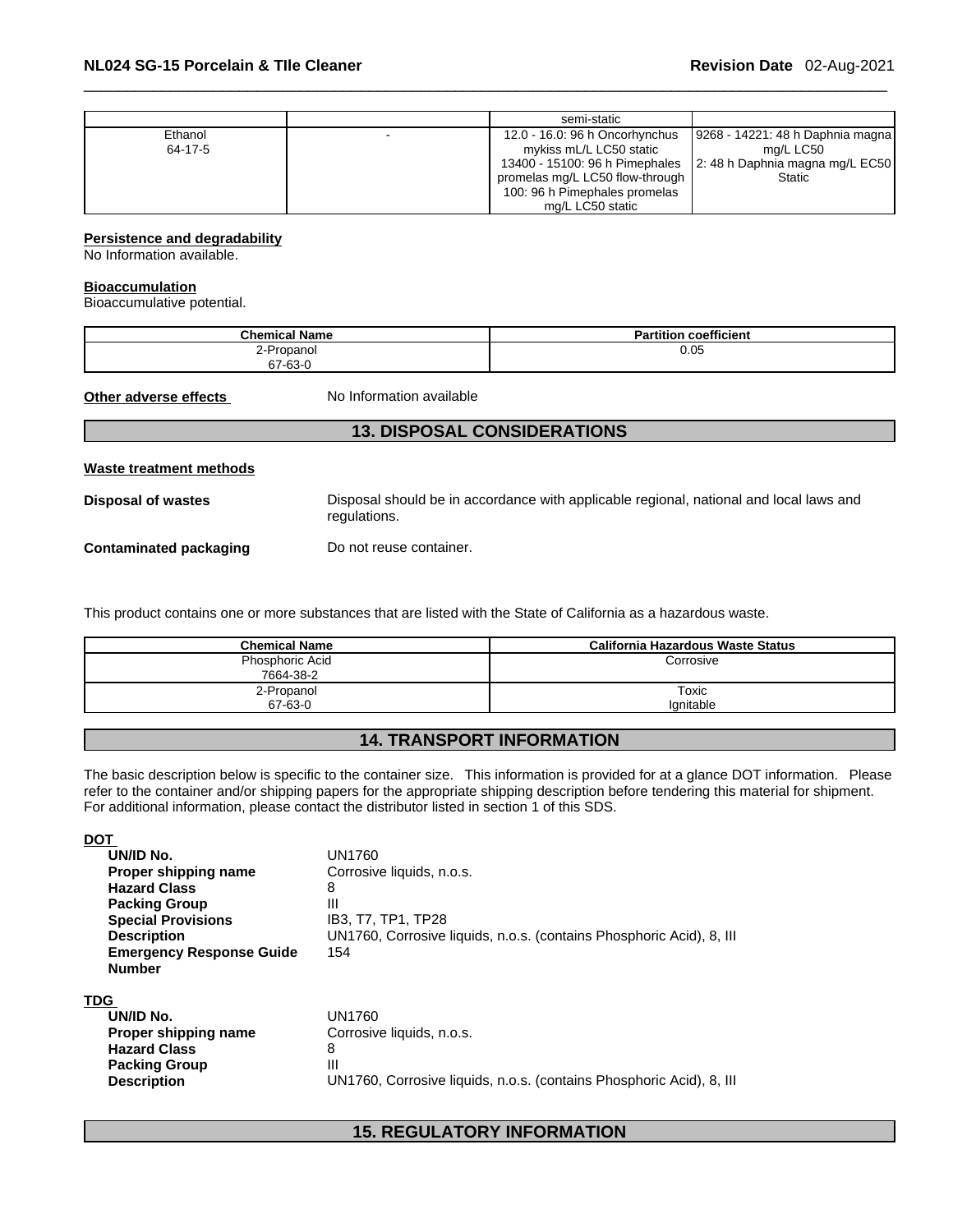## **International Inventories TSCA** Complies<br> **DSL/NDSL** Complies Complies

 **Legend:** 

**TSCA** - United States Toxic Substances Control Act Section 8(b) Inventory **DSL/NDSL** - Canadian Domestic Substances List/Non-Domestic Substances List

# **US Federal Regulations**

### **SARA 313**

Section 313 of Title III of the Superfund Amendments and Reauthorization Act of 1986 (SARA). This product contains a chemical or chemicals which are subject to the reporting requirements of the Act and Title 40 of the Code of Federal Regulations, Part 372

| <b>Chemical Name</b>                                | <b>SARA 313 - Threshold Values %</b> |
|-----------------------------------------------------|--------------------------------------|
| 2-Propanol - 67-63-0                                | 1.0                                  |
| Nonylphenol Polyethylene Glycol Ether - 127087-87-0 | 1.0                                  |
| <b>SARA 311/312 Hazard Categories</b>               |                                      |
| Acute health hazard                                 | Yes                                  |
| <b>Chronic Health Hazard</b>                        | Yes                                  |
| <b>Fire hazard</b>                                  | No                                   |
| Sudden release of pressure hazard                   | No                                   |
| <b>Reactive Hazard</b>                              | No                                   |

### **CWA (Clean WaterAct)**

This product contains the following substances which are regulated pollutants pursuant to the Clean Water Act (40 CFR 122.21 and 40 CFR 122.42)

| <b>Chemical Name</b>         | <b>CWA - Reportable</b><br>Quantities | <b>CWA - Toxic Pollutants</b> | <b>CWA - Priority Pollutants</b> | <b>CWA - Hazardous</b><br>Substances |
|------------------------------|---------------------------------------|-------------------------------|----------------------------------|--------------------------------------|
| Phosphoric Acid<br>7664-38-2 | 5000 lb                               |                               |                                  |                                      |

### **CERCLA**

This material, as supplied, contains one or more substances regulated as a hazardous substance under the Comprehensive Environmental Response Compensation and Liability Act (CERCLA) (40 CFR 302)

| <b>Chemical Name</b> | <b>Hazardous Substances RQs</b> | <b>CERCLA/SARA RQ</b> | <b>Reportable Quantity (RQ)</b> |
|----------------------|---------------------------------|-----------------------|---------------------------------|
| Phosphoric Acid      | 5000 lb                         |                       | RQ 5000 lb final RQ             |
| 7664-38-2            |                                 |                       | RQ 2270 kg final RQ             |

# **US State Regulations**

# **California Proposition 65**

This product has been evaluated and does not require warning labeling under California Proposition 65.

# **U.S. State Right-to-Know Regulations**

| <b>Chemical Name</b> | <b>New Jersey</b> | <b>Massachusetts</b> | Pennsylvania |
|----------------------|-------------------|----------------------|--------------|
| Phosphoric Acid      |                   |                      |              |
| 7664-38-2            |                   |                      |              |
| 2-Propanol           |                   |                      |              |
| 67-63-0              |                   |                      |              |
| Ethanol              |                   |                      |              |
| 64-17-5              |                   |                      |              |

**U.S. EPA Label Information** 

**EPA Pesticide Registration Number** Not Applicable